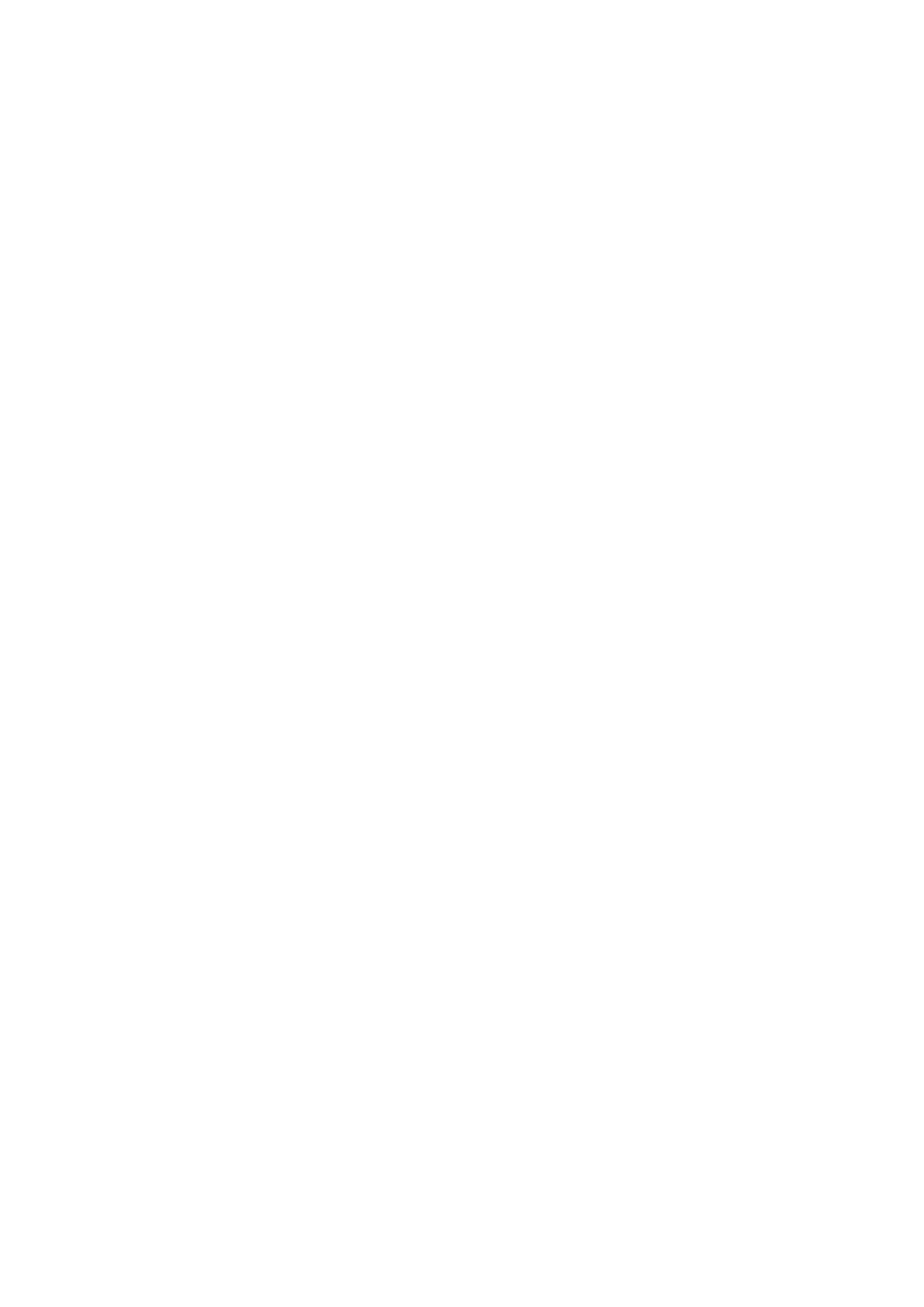

## **POLICY: GAS SAFETY**

All reference to 'we', 'our' or 'us' in this Policy should be read as meaning Sandbourne Housing Association.

## **1. Purpose and aim of the Policy**

- 1.1 Sandbourne is required under the Gas Safety (Installation and Use) Regulations 1998 to ensure the ongoing safety, identification and management of risks and maintenance of gas appliances, flues and fittings in properties that we own and manage. The overall aim of this Policy is to protect the occupiers of our properties, their visitors, staff, contractors and the general public from risks associated with gas appliances so far as is reasonably practicable.
- 1.2 We will conform to current regulations regarding the service, maintenance and repair of all gas appliance works and installations for which we are responsible. We will follow the Health & Safety Executive's (HSE) Approved Codes of Practice (ACOPs) and ensure all industry best practice guidance is properly considered.
- 1.3 We will take all reasonable measures to carry out annual safety checks on all gas appliances installed by us as well as those identified as residentowned appliances in our properties.
- 1.4 We will take all reasonable measures to maintain all installations, appliances and flues serving these appliances in a safe condition, commissioning regular and routine servicing including, as necessary, any repairs required.

## **2. Contractors**

2.1 All contractors appointed by us for gas safety checks and servicing must be registered on the Gas Safe Register. All contractors' employees must be suitably qualified to undertake the work.

## **3. Gas Safety Certificates**

3.1 Following the annual gas safety check, we will provide each property with a current, valid annual Landlord's Gas Safety Certificate for the type of appliances fitted. We will provide new certificates for newly occupied properties following either a mutual exchange or void periods.